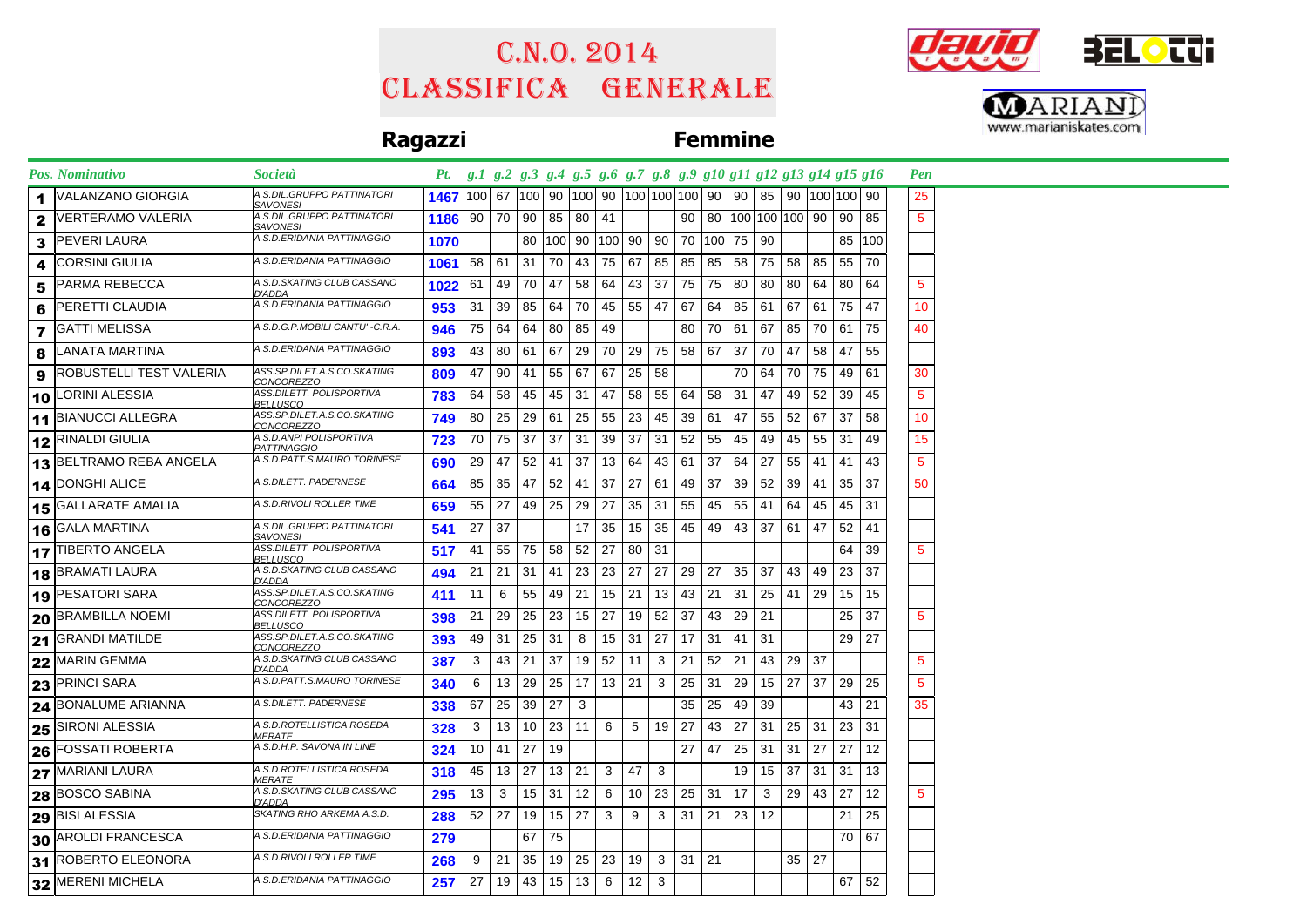# Classifica generale C.n.o. 2014





## **Ragazzi Femmine**

| Pos. Nominativo              | <i>Società</i>                                | Pt. g.1 g.2 g.3 g.4 g.5 g.6 g.7 g.8 g.9 g10 g11 g12 g13 g14 g15 g16 |                 |                   |                   |    |                |                 |                |                 |                 |              |                 |    |              |     |                 |              | Pen             |  |
|------------------------------|-----------------------------------------------|---------------------------------------------------------------------|-----------------|-------------------|-------------------|----|----------------|-----------------|----------------|-----------------|-----------------|--------------|-----------------|----|--------------|-----|-----------------|--------------|-----------------|--|
| 33 COLELLA ASIA              | A.S.D.FARO SKATING CLUB                       | 257                                                                 | $\overline{7}$  | 9                 | 19                | 10 | 3              | 31              | 6              | 3               | 47              | 25           | 25              | 25 |              |     | 25 27           |              | 5               |  |
| 34 BRAMBILLA ZOE             | ASS.DILETT. POLISPORTIVA<br><b>BELLUSCO</b>   | 252                                                                 | 39              | 31                | 7                 | 13 | 7              | 10 <sup>°</sup> | 13             | 10 <sup>°</sup> | 23              | 15           | 19              | 25 |              |     | $19$ 21         |              |                 |  |
| 35 PEREGO AURORA             | A.S.DILETT. PADERNESE                         | 246                                                                 | 37              | 27                | 25                | 27 | 3 <sup>1</sup> | 13              | 15             | 19 <sup>1</sup> | 17              | 19           | 9               | 13 |              |     | 13 <sup>1</sup> | 9            |                 |  |
| 36 CAVALIERI ANNA CHIARA     | A.S.D.PATT.S.MAURO TORINESE                   | 245                                                                 | 29              | $12$ 17           |                   | 19 |                |                 | 17             | 15              | 23              | 19           | 15              |    | 19 31        | 29  |                 |              |                 |  |
| 37 MONCHIERO ALICE GAIA      | A.S.DIL.GRUPPO PATTINATORI<br><b>SAVONESI</b> | 233                                                                 | 5               | $15$ 11           |                   | 13 | 6              | 3               | 3              | 3               | 15              | 27           | 21              | 27 | 23           | 25  | 17 <sup>1</sup> | 19           |                 |  |
| 38 LOIERO STEFANIA           | A.S.D.FARO SKATING CLUB                       | 230                                                                 | 15 <sub>1</sub> | 19                | 13                | 45 | 3              | 10              | 3              | 23              | 13              | 13           | 17              | 15 |              |     | 21              | 25           | $5\phantom{.0}$ |  |
| 39 NESPOLI MARTA             | SKATING CLUB GIUSSANO A.S.D.                  | 222                                                                 |                 |                   |                   |    |                | $15 \mid 27$    | 25             | 27              | 21              | 43           | 27              | 37 |              |     |                 |              |                 |  |
| 40 SCHENONE ANNA             | SKATING CLUB GIUSSANO A.S.D.                  | 173                                                                 | 19 <sup>1</sup> | 52                |                   |    | 15             | 19              | 8              | 6               | 29              | 25           |                 |    |              |     |                 |              |                 |  |
| 41 COLOMBO GIORGIA           | G.S.D.PATTINAGGIO CARONNO<br>PERT.            | 151                                                                 | 3               | 9                 | 9                 | 10 | 3              | 3               | 3              | 3               | 11              | 15           | 7               | 9  | $25 \mid 23$ |     | 12 <sup>1</sup> | 6            |                 |  |
| 42 CACCIAMANI ELENA          | A.S.DILETT. PADERNESE                         | 134                                                                 | 3               | 21                | 13                | 15 | 3              | 3               | 13             | 10              |                 |              | 12 <sup>2</sup> | 13 |              |     |                 | 13   15      |                 |  |
| 43 MAGNI CLARA               | SKATING CLUB GIUSSANO A.S.D.                  | 134                                                                 | 3               |                   | 23                | 6  | 3              | 3               |                |                 | 41              | 13           | 13              | 6  |              |     | 19              | 9            | 5               |  |
| 44 PREMOLI LISA              | ASS.SP.DILET.A.S.CO.SKATING<br>CONCOREZZO     | 131                                                                 | 13              | -6                |                   |    | 3              | 3               | 3              | 3               | 15 <sup>1</sup> | 19           | 13              | 19 |              |     |                 | 15   19      |                 |  |
| 45 FUMAGALLI CHIARA          | SKATING CLUB GIUSSANO A.S.D.                  | 116                                                                 |                 |                   |                   |    | 3              | 3               | 3              | 6               |                 |              | 6               |    | $12 \mid 27$ | 25  | 10 21           |              |                 |  |
| 46 PICONESE SARA             | SKATING RHO ARKEMA A.S.D.                     | 107                                                                 | 25              | 15                |                   |    | 3              | 3               | 3              | 6               |                 | $15$   15    | 13              | 9  |              |     |                 |              |                 |  |
| 47 CALANDRIA BEATRICE        | A.S.D.H.P. SAVONA IN LINE                     | 100                                                                 | 23              | 9                 | 15                | 23 |                |                 | 3              | 27              |                 |              |                 |    |              |     |                 |              |                 |  |
| 48 RICCI ELISA               | A.S.D.ASA CINISELLO COOP<br>LOMBARDIA         | 98                                                                  | 3               | 3                 | $12 \overline{ }$ | 13 |                |                 | $\overline{7}$ | 3               |                 |              | 23              | 9  |              |     |                 | $12 \mid 13$ |                 |  |
| 49 SINOPOLI ALESSIA          | A.S.D.GS SALA AL BARRO                        | 92                                                                  | 3               | 3                 | 5                 | 3  |                |                 | 3              | 3               | 9               | 9            | 5               | 3  | 23           | 23  |                 |              |                 |  |
| 50 GATTO GAIA                | A.S.D.GS SALA AL BARRO                        | 91                                                                  | 3               | 3                 | 3                 | 10 | 3              | 3               | 3              | 3               |                 |              | 3               | 6  | 21           | 21  | 3 <sup>1</sup>  | 6            |                 |  |
| 51 RAGGI VALENTINA           | SKATING RHO ARKEMA A.S.D.                     | 87                                                                  |                 |                   | 13                | 3  | 3              | 10              | 3              | 3               |                 | $19$   12    | 15              | 21 |              |     |                 |              | 15              |  |
| 52 SALA ELEONORA             | A.S.DILETT. PADERNESE                         | 84                                                                  | 13              | 3                 |                   |    | 3              | 3               | 13             | 13              |                 |              | 3               | 13 |              |     | 5               | 15           |                 |  |
| 53 BONGIOVANNI VERONICA      | A.S.D.ANPI POLISPORTIVA<br><b>PATTINAGGIO</b> | 83                                                                  | 17              | 12                | 6                 | 15 | 3              | 6               | 3              | 3               |                 |              | 3               | 6  |              |     | 6               | 3            |                 |  |
| 54 GUIGARD CRISTELLE         | SKATING CLUB GIUSSANO A.S.D.                  | 81                                                                  |                 |                   |                   |    | 9              | 10              |                |                 |                 |              | 15              | 21 |              |     |                 | $13 \mid 13$ |                 |  |
| 55 ZELIANI GIORGIA           | A.S.DILETT. PADERNESE                         | 75                                                                  |                 |                   | 9                 | 6  |                |                 | 3              | 10              | 13              | 12           | 10 <sup>°</sup> | 12 |              |     |                 |              |                 |  |
| 56 RANCILIO CHIARA           | G.S.D.PATTINAGGIO CARONNO<br>PERT.            | 70                                                                  |                 |                   | 3                 | 3  |                |                 |                |                 | $\overline{7}$  | 9            | 3               | 3  | 21           | -21 |                 |              |                 |  |
| 57 BIFFI VERONICA            | POLISPORTIVA CALUSCHESE A.S.D.                | 62                                                                  |                 |                   | 3                 | 10 | 3              | $\mathbf{3}$    | 3              | 3               |                 | $12 \mid 13$ |                 |    |              |     | 9               | 3            |                 |  |
| 58 MALVESTUTO DANIELA        | SKATING RHO ARKEMA A.S.D.                     | 62                                                                  | 15              | 3                 | 21                | 23 |                |                 |                |                 |                 |              |                 |    |              |     |                 |              |                 |  |
| 59 CREMONESI GIORGIA         | ASS.DILETT. POLISPORTIVA<br><b>BELLUSCO</b>   | 54                                                                  | 35              | 19                |                   |    |                |                 |                |                 |                 |              |                 |    |              |     |                 |              |                 |  |
| 60 BONGIOVANNI ALESSIA MARIA | A.S.D.ANPI POLISPORTIVA<br><b>PATTINAGGIO</b> | 51                                                                  | 3               | $12 \overline{ }$ | 3                 | 6  | 3              | 3               | 3              | 6               |                 |              | 3               | 3  |              |     | 3               | 3            |                 |  |
| 61 PEREGO ARIANNA            | ASS.SP.DILET.A.S.CO.SKATING<br>CONCOREZZO     | 48                                                                  | 3               | 3                 | 3                 | 6  |                |                 |                |                 | 6               | 6            | 3               | 3  |              |     | 3               | 12           |                 |  |
| 62 CANGIALOSI DESIREE'       | A.S.D.ROTELLISTICA ROSEDA<br><b>MERATE</b>    | 33                                                                  | 8               | 3                 |                   |    |                |                 | 3              | 3               |                 |              |                 |    |              |     | $\overline{7}$  | 9            |                 |  |
| 63 DIANA SIMONA              | A.S.D.ROTELLISTICA ROSEDA<br><b>MERATE</b>    | 31                                                                  |                 |                   |                   |    | 3              | 15              | 3              | 10              |                 |              |                 |    |              |     |                 |              |                 |  |
| 64 MORINI GLORIA             | A.S.D.POL.AIROLDI                             | 24                                                                  | 12 <sup>2</sup> | 6                 |                   |    |                |                 |                |                 |                 |              | 3               | 3  |              |     |                 |              |                 |  |